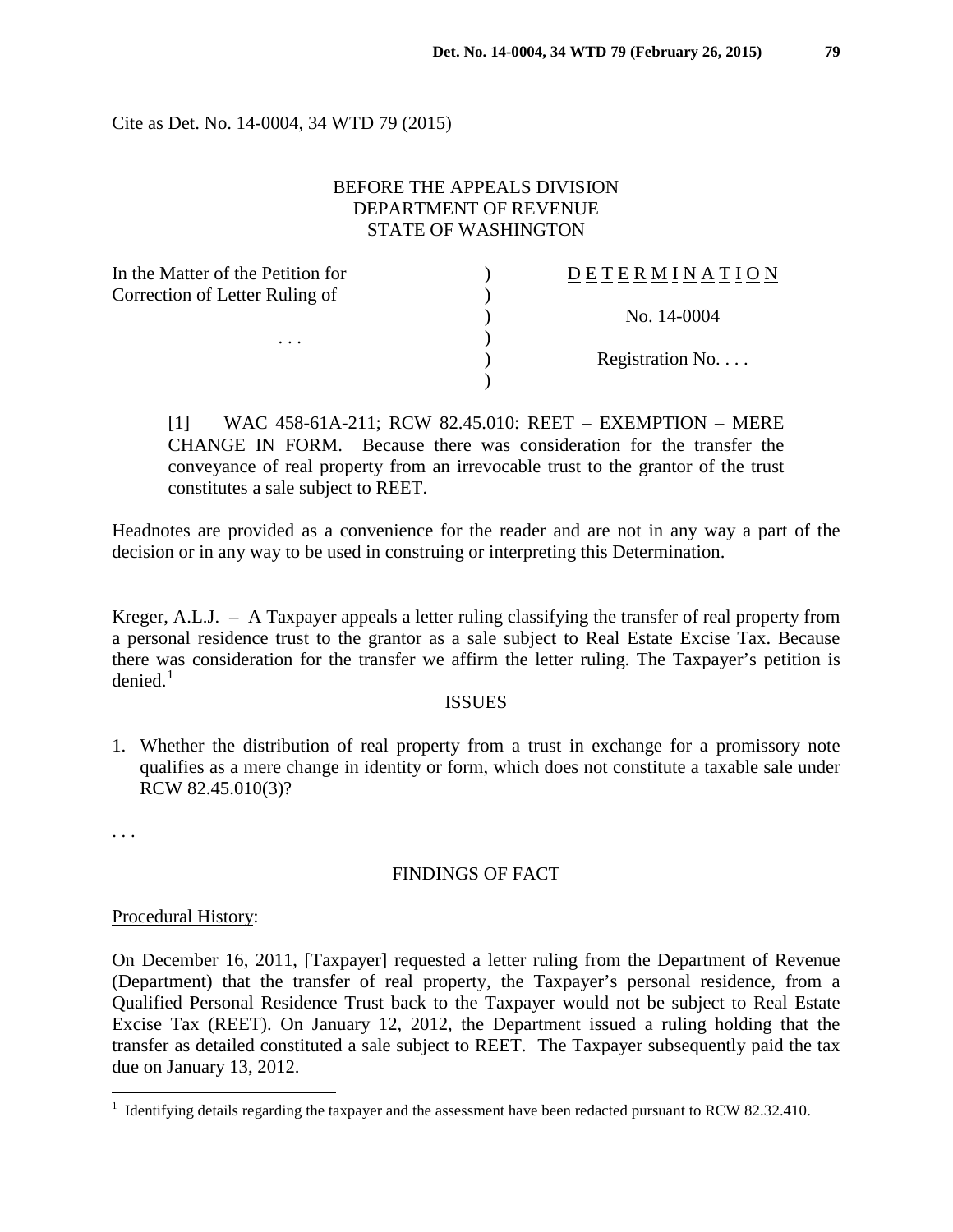On January 31, 2012, the Taxpayer contacted the Department by phone and requested that the January 12, 2012, letter ruling be reconsidered. This request was followed by a written request for reconsideration of the ruling on February 20, 2012. The Taxpayer subsequently provided additional records and information to the Department, including detail of a prior transaction that [they] believed to be similar where the Department had classified the transfer as eligible for exemption.

. . .

On December 13, 2012, the Department issued a letter ruling affirming its prior conclusion that the transfer at issue constituted a taxable sale. The Taxpayer timely appealed this ruling.

## Details of the Property Transfers:

On January 21, 1992, the Taxpayer created an irrevocable Qualified Personal Residence Trust and transferred residential real estate that she owned separately to the trust. The Taxpayer is the sole beneficiary of the trust during the term of the trust, and the term of the trust was for 20 years or the life of the Taxpayer. [Trust]  $\S(A) \& (B)$ . At the conclusion of the term of the trust, the property was to be distributed based on the terms of the Taxpayer's will if the trust terminated due to her death or in equal shares to her sons at the conclusion of the 20 year term. [Trust] § (F) & Article FIFTH.

The Taxpayer continued to occupy the residence and was responsible for the maintenance of the property, after conveying the residence to the trust. On January 13, 2012, the Taxpayer and the Trustee of the trust entered into a Purchase and Sale Agreement, pursuant to which the Trustee agreed to accept an unsecured promissory note from the Taxpayer as payment for the residence and transfer the residence back to the Taxpayer. The purchase price for the residence was \$. . . and to be paid by the delivery of a promissory note. Purchase and Sale Agreement § 2. The purchase and sale agreement also represents and warrants that the Trustee as a representative of the [the Trust] is the sole owner of the property. Purchase and Sale Agreement § 7.1.

The promissory note was executed on January 17, 2012 and delivered to the Trustee. The note provides that the Taxpayer "promises to pay to the order of" the trustee in the sum of . . . . Promissory Note, Exhibit B to Purchase and Sale Agreement. The note also provides that interest will be paid on the unpaid principal until the note is paid, that the note may be prepaid, and that the note may be assigned. *Id.* 

The Trustee executed and recorded a deed transferring title to the residence to the Taxpayer as her separate property. On January 19, 2012, the Trustee then assigned the note back to the Taxpayer.

## ANALYSIS

The REET is imposed on sales of real property. RCW 82.45.060. RCW 82.45.010(1) defines "sale" for REET purposes in pertinent part as follows: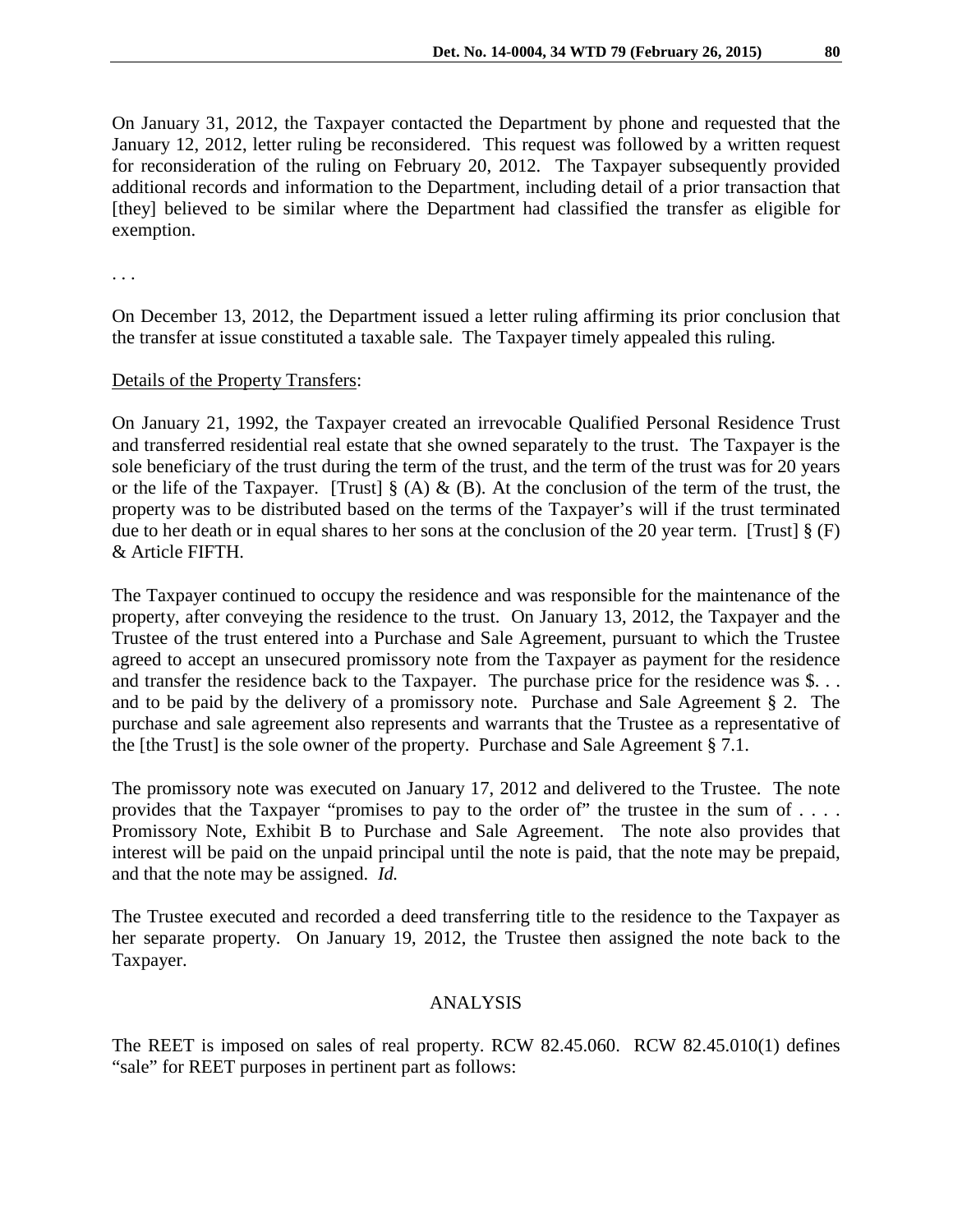(1) As used in this chapter, the term "sale" shall have its ordinary meaning and shall include any conveyance, grant, assignment, quitclaim, or transfer of the ownership of or title to real property . . . for a valuable consideration . . . The term also includes the grant, assignment, quitclaim, sale, or transfer of improvements constructed upon leased land.

Thus, under this statutory framework, there are two prerequisites for the imposition of REET; (1) the transfer of an interest in real property; and (2) consideration paid or contracted to be paid in exchange for the transfer. *State ex rel Namer, Inv. Corp. v. Williams*, 73 Wn.2d 1, 435 P.2d 975 (1968); AGLO 1977 No. 6.

In this instance we have a transfer of an interest in real property from the [Trust], as sole owner of the property, to the Taxpayer. The transfer was executed pursuant to a purchase and sale agreement for a stated consideration of \$. . . , to be paid in the form of a promissory note. Thus, on its face the transaction at issue meets the two essential requirements for a taxable sale. We next turn to whether there is an applicable [exemption] to excuse the imposition of tax.

The Taxpayer asserts that the transfer should be [treated] as a mere change in identity or form of ownership where there is no change in the beneficial ownership. RCW 8[2](#page-2-0).45.010 (3)(p).<sup>2</sup> The Taxpayer also cites WAC 458-61A-210, which addresses irrevocable trusts and provides that:

- (1) Introduction. The distribution of real property to the beneficiaries of an irrevocable trust is not subject to the real estate excise tax if no valuable consideration is given for the transfer and the distribution is made according to the trust instrument.
- (2) Transfer into trust. A conveyance of real property to an irrevocable trust is subject to the real estate excise tax if:

(a) The transfer results in a change in the beneficial interest and not a mere change in identity or ownership; and

(b) There is valuable consideration for the transfer.

(Emphasis added.)

 $\overline{a}$ 

<span id="page-2-0"></span><sup>&</sup>lt;sup>2</sup> RCW 82.45.010 (3)(p) excludes from the term sale:

A transfer of real property, however effected, if it consists of a mere change in identity or form of ownership of an entity where there is no change in the beneficial ownership. These include transfers to a corporation or partnership which is wholly owned by the transferor and/or the transferor's spouse or domestic partner or children of the transferor or the transferor's spouse or domestic partner. However, if thereafter such transferee corporation or partnership voluntarily transfers such real property, or such transferor, spouse or domestic partner, or children of the transferor or the transferor's spouse or domestic partner voluntarily transfer stock in the transferee corporation or interest in the transferee partnership capital, as the case may be, to other than (i) the transferor and/or the transferor's spouse or domestic partner or children of the transferor or the transferor's spouse or domestic partner, **(ii) a trust having the transferor and/or the transferor's spouse or domestic partner or children of the transferor or the transferor's spouse or domestic partner as the only beneficiaries at the time of the transfer to the trust,** or (iii) a corporation or partnership wholly owned by the original transferor and/or the transferor's spouse or domestic partner or children of the transferor or the transferor's spouse or domestic partner, within three years of the original transfer to which this exemption applies, and the tax on the subsequent transfer has not been paid within sixty days of becoming due, excise taxes become due and payable on the original transfer as otherwise provided by law.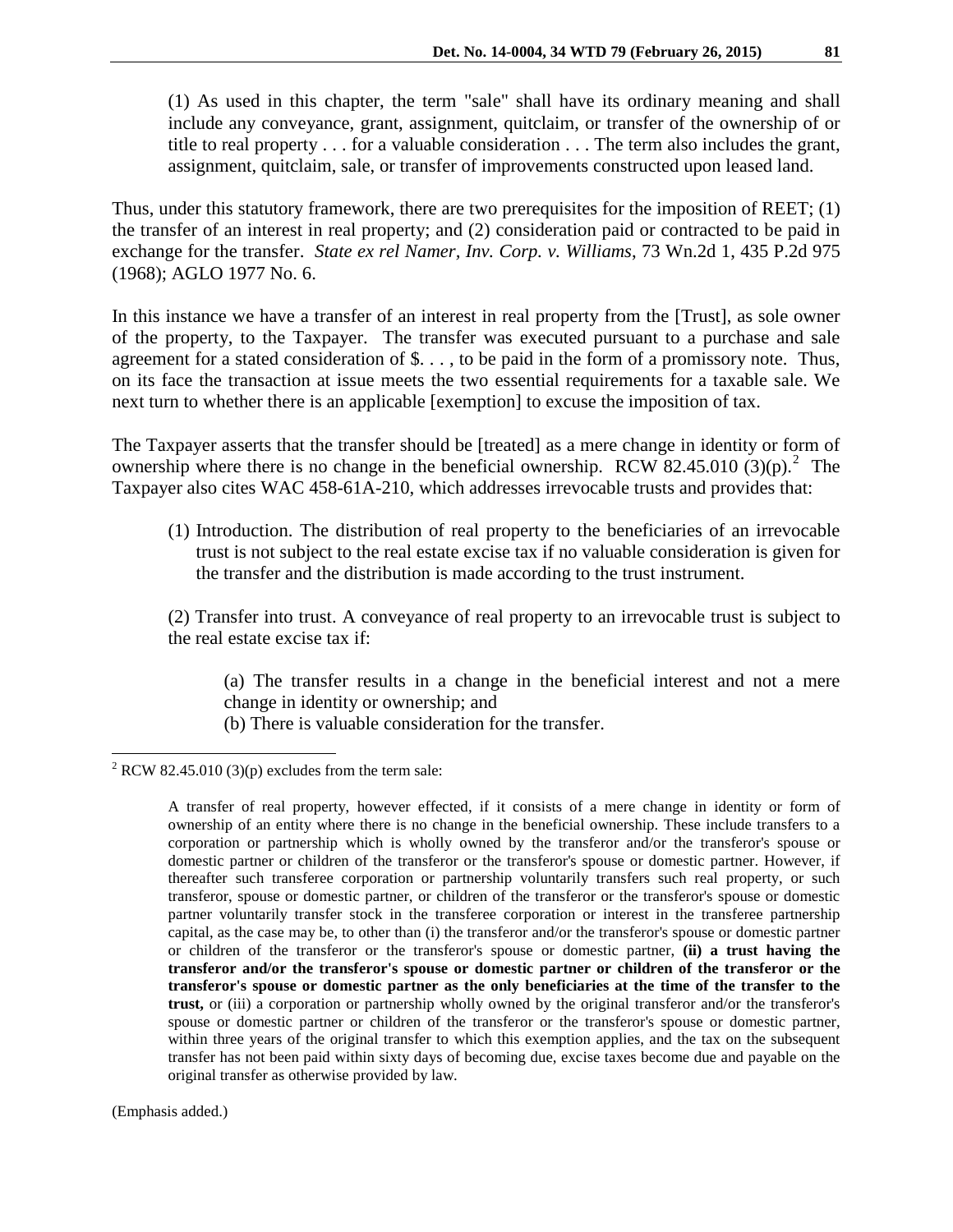While these provisions address and provide for the exemption from tax for the initial conveyance of the property into the trust, they do not address the sale of the residence by the trust to the Taxpayer. The sale of the residence pursuant to the purchase and sale agreement is not a distribution to the beneficiaries of the trust.

WAC 458-61A-211 specifically addresses transfers that effect a mere change in identity or form. This rule includes a transfer into any revocable trust, as a qualified transaction. WAC 458-61A-211(2)(g). However, a transfer to or from an irrevocable trust is not . . . a qualified transaction.<sup>[3](#page-3-0)</sup> Furthermore, while addressing revocable trusts, WAC 458-61A-211(2)(h) notes that: "A sale of real property by the trustee to a third party, or to a beneficiary for valuable consideration, is subject to the real estate excise tax."

The Taxpayer argues that the promissory note should not be considered valuable consideration because it was subsequently distributed back to the Taxpayer. We disagree. The transfer at issue was structured as a sale for specific consideration. We find no authority to support the position that the promissory note did not constitute valuable consideration for the sale. Furthermore, we note that the sale of the property to the Taxpayer also affected a change in beneficial interest in the property. Under the terms of the trust the Taxpayer's sons were the beneficiaries to whom the property was to be distributed at the conclusion of the 20 year term of the trust. [Trust] § Article FIFTH. Or if the Taxpayer had died during the term of the trust, the property was to be distributed as provided in her will. [Trust] § (F). The sale of the property altered these future interests.

In this case the Taxpayer irrevocably conveyed property to the trust and subsequently purchased that property back from the trust. As detailed above, there is an express exemption applicable to the contribution of the property for the trust, however, we find no corresponding exemption for the subsequent sale of the property back to the Taxpayer and therefore affirm the letter ruling classifying this transaction as a taxable sale.

The Taxpayer provided copies of a 2002 letter ruling issued to another party, which reached the conclusion that the purchase of trust property was not subject to REET. The Taxpayer asserts that this ruling should provide guidance to the case at issue here. We note that RCW 82.32A.020(2) specifically requires a written document from the Department to a specific taxpayer ("to that taxpayer") in order for a taxpayer to rely on written instructions, and WAC 458-20-100(2)(b) further requires a taxpayer to disclose "all pertinent facts" to obtain a ruling. Therefore, a ruling [applies] only to the specific taxpayer who requests it and is limited to the particular facts disclosed to the Department by that taxpayer.

We sustain the letter ruling issued by the Department on December 13, 2012, and deny the Taxpayer's petition.

 $\overline{a}$ 

<span id="page-3-0"></span><sup>&</sup>lt;sup>3</sup> [While the type of transfer at issue here is not specifically listed as an example of a qualified transaction in WAC 458-61A-211(2), we note that the list of examples is non-exclusive. However, unlike the representative transactions set forth in the rule, the transfer at issue was in exchange for consideration. It is the existence of consideration (which makes this transfer fit within the definition of a "sale") that renders WAC 458-61A-211(2) inapplicable, rather than the fact that the type of transfer here is not specifically included as an example in the rule.]